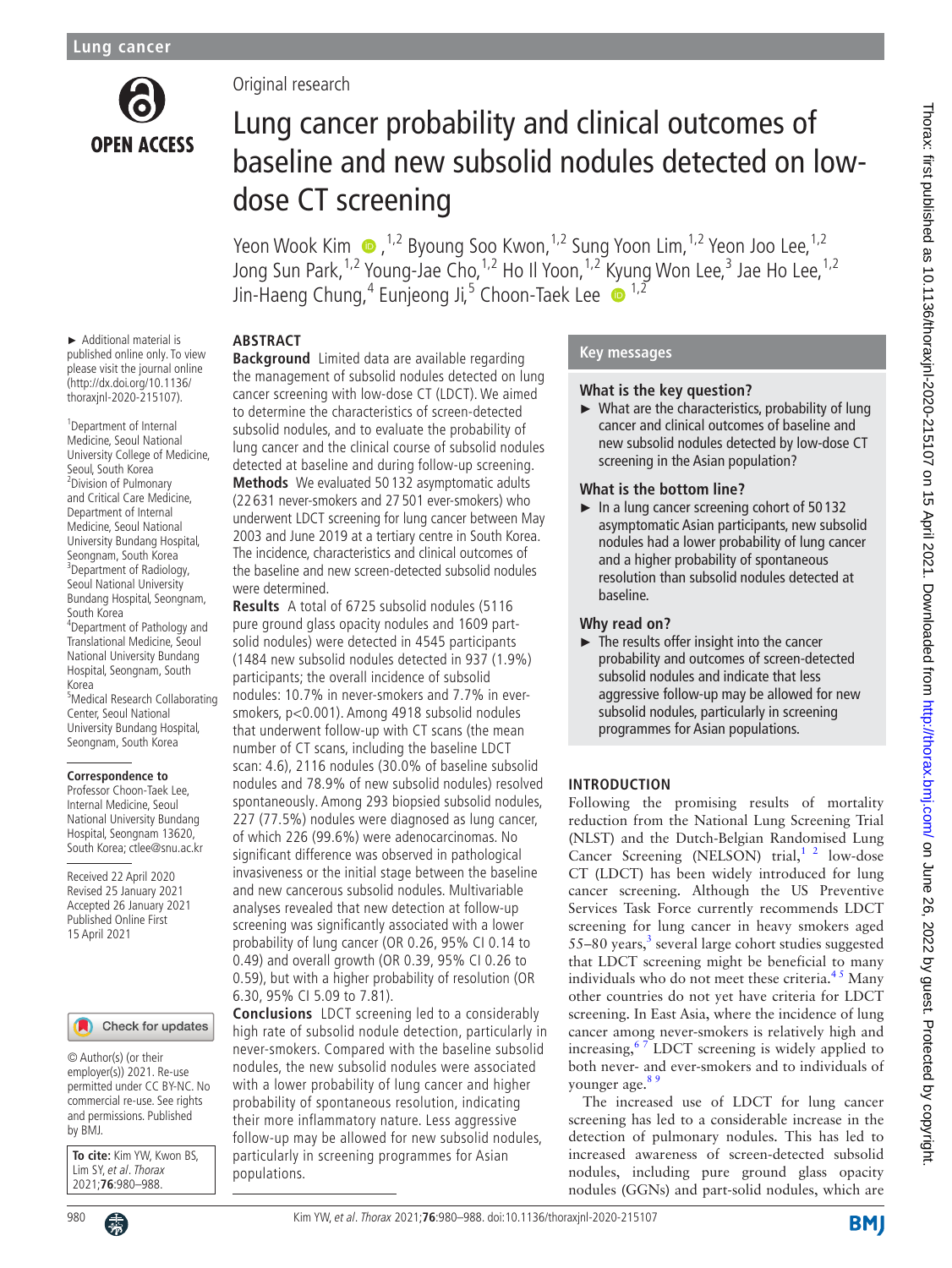detected in a notable proportion of the screened individuals.<sup>[10 11](#page-7-5)</sup> Although some are transient, persistent subsolid nodules are likely indicative of lung adenocarcinoma and tend to have a different nature from solid cancers, indicating a distinct disease entity.<sup>[12 13](#page-7-6)</sup> The management of subsolid nodules is important, considering the relatively high likelihood of malignancy, but is complicated and challenging due to their indolent behaviour and heterogeneity in the natural course.<sup>14 15</sup> To date, due to limited data on the management of subsolid nodules, recommendations vary among guidelines.<sup>[16–18](#page-7-8)</sup> Particularly, subsolid nodules are more prevalent in women and never-smokers of Asian origin.<sup>[19](#page-8-0)</sup> Although increasing data on long-term follow-up are available, few studies have investigated the management of screen-detected subsolid nodules. Most of the data of large screening trials come from Caucasians with a significant history of smoking, and these studies report a considerably lower incidence of subsolid nodules than studies conducted in Asia[.10 20 21](#page-7-5)

Considering that determining how best to follow-up and manage detected nodules is essential in the era of lung cancer screening, differentiation of nodules found at baseline screening and new nodules found at follow-up screening is particularly important because they differ in developmental time frames. This is supported by the recent data from the NELSON trial, which revealed that the risk of lung cancer is higher with solid nodules that are newly detected at incident screening than with solid nodules detected at baseline screening.<sup>22</sup> Lung cancers found in incidence screenings tend to exhibit more aggressive features compared with those detected at baseline[.23](#page-8-2) Therefore, for new solid nodules, caution and smaller size cutoffs for evaluation are recommended.<sup>18 24</sup> However, to date, studies on the difference between the baseline and new subsolid nodules are limited. Large trials only included a small number of subsolid nodules due to the low incidence among the study population. $^{25}$  This study, therefore, aimed to assess the incidence and characteristics of screen-detected subsolid nodules in a large cohort including never-smokers in South Korea, and to evaluate the probability of lung cancer and the clinical course of baseline and new screen-detected subsolid nodules.

#### **MATERIALS AND METHODS Study design and participants**

This study was designed as a single-centre, retrospective cohort study of participants aged ≥18 years who voluntarily underwent LDCT screening for lung cancer between May 2003 and June 2019 at the Health Promotion Centre of Seoul National University Bundang Hospital, a tertiary centre in South Korea. All participants underwent LDCT screening as part of their health checkups and were asymptomatic at the time of baseline screening. Questionnaires were used to evaluate the smoking status (never-smoker, ex-smoker or current-smoker) and the amount of smoking in pack-years. Neversmokers were defined as participants who had never smoked or had smoked  $\langle 100 \rangle$  cigarettes in their lifetime.<sup>26</sup> Participants with unknown smoking history at the time of the first LDCT screening were excluded; participants with data on smoking status but without the amount of smoking were included.

Participants with positive nodules, defined as any noncalcified nodule in which the longest diameter was at least 4mm, were referred to the pulmonary division. Decisions regarding follow-up and pathological evaluations were made by the attending specialist in the pulmonary division. Based on guidelines at the time, the decision to perform an invasive biopsy mainly depended on the radiological aspects of the nodule and was not additionally weighted by other demographic factors. The pathological diagnosis of a nodule was performed

using video-assisted thoracoscopic surgery, percutaneous needle biopsy, or bronchoscopic biopsy. For this study, of the screened participants, those with pulmonary subsolid nodules were retrospectively evaluated. All participants were categorised into two groups; never-smokers and ever-smokers, based on their smoking history. As the smoking amount information was missing for a proportion of the ever-smokers, we were unable to further stratify this group by the amount of smoking. The requirement for obtaining informed consent was waived.

#### **Procedures and outcomes**

Unenhanced LDCT scans were performed at a peak tube voltage of 100 kV and a reference tube current of 20–50 mA using one of the following multidetector row scanners: Mx-8000 IDT 1, Mx-8000 IDT 2, Mx-8000 IDT 16 (all by Philips Medical Systems, Cleveland, Ohio, USA); Brilliance-64, Brilliance iCT 256 (Philips Medical Systems, Best, the Netherlands). All LDCT images were reconstructed with 3mm or thinner slices in the axial plane and a 3mm slice in the coronal plane and were initially stored in a dedicated electronic Picture Archiving and Communication System. All images were initially interpreted by board-certified experienced chest radiologists. For this study, a pulmonary physician (YWK) and a radiologist (KWL) reviewed all images with reports of positive subsolid nodules, which were defined as pure GGNs or as part-solid nodules in which the longest diameter was at least 4mm. Screening images taken before and after the first report of a subsolid nodule were also reviewed to determine the time frame of occurrence and to confirm a diagnosis of a subsolid nodule. The size of a subsolid nodule was defined by its maximal diameter on the lung window setting. The determination of pure GGN and part-solid nodule was based on the tumour shadow disappearance rate (TDR), as follows: TDR=0 for pure GGNs and  $0 < TDR < 1$  for part-solid nodules.<sup>15</sup> For part-solid nodules, the size of the solid component was measured with its maximal diameter on the mediastinal window setting. All reviewed subsolid nodules were classified by using the lung-reporting and data system (RADS) criteria (edition 1.0). $^{24}$  For inconsistent findings, a consensus was reached by a discussion on the confirmation, location and characteristics, including the lung-RADS criteria, for the reviewed subsolid nodules.

For detected subsolid nodules, the location, Lung-RADS category at first detection, and the duration and total number of CT scans during follow-up were assessed. All follow-up CT scans were assessed to evaluate the clinical course and outcomes of the subsolid nodules. Results from CT scans taken for later screening after the detection of subsolid nodules were included as additional follow-ups. The outcome of the detected subsolid nodules was determined, based on the final status on the last CT scan. Growth of a subsolid nodule was defined as  $(1) \ge 2$  mm increase in size,  $(2)$  ≥2 mm increase in the solid component of a partsolid nodule or (3) emerging new solid component of any size in a pure GGN.<sup>27</sup> Resolution of a subsolid nodule was defined as (1) disappearance or (2) a decrease in the total size or solid component of  $\geq$ 2mm from initial detection. Other conditions were defined as stable. For each subsolid nodule that underwent invasive procedures for a pathological diagnosis, the type of diagnostic procedures, and any associated complications were evaluated. The pathological reports, final diagnosis of biopsied subsolid nodules, and staging reports and records of initial treatment and outcomes for diagnosed lung cancer were obtained.

For participants who had synchronous multiple lung nodules, medical records revealed the specific target nodule that underwent biopsy and specific pathological results for every biopsied nodule. Participants who had screen-detected subsolid nodules but who had received a pathological diagnosis after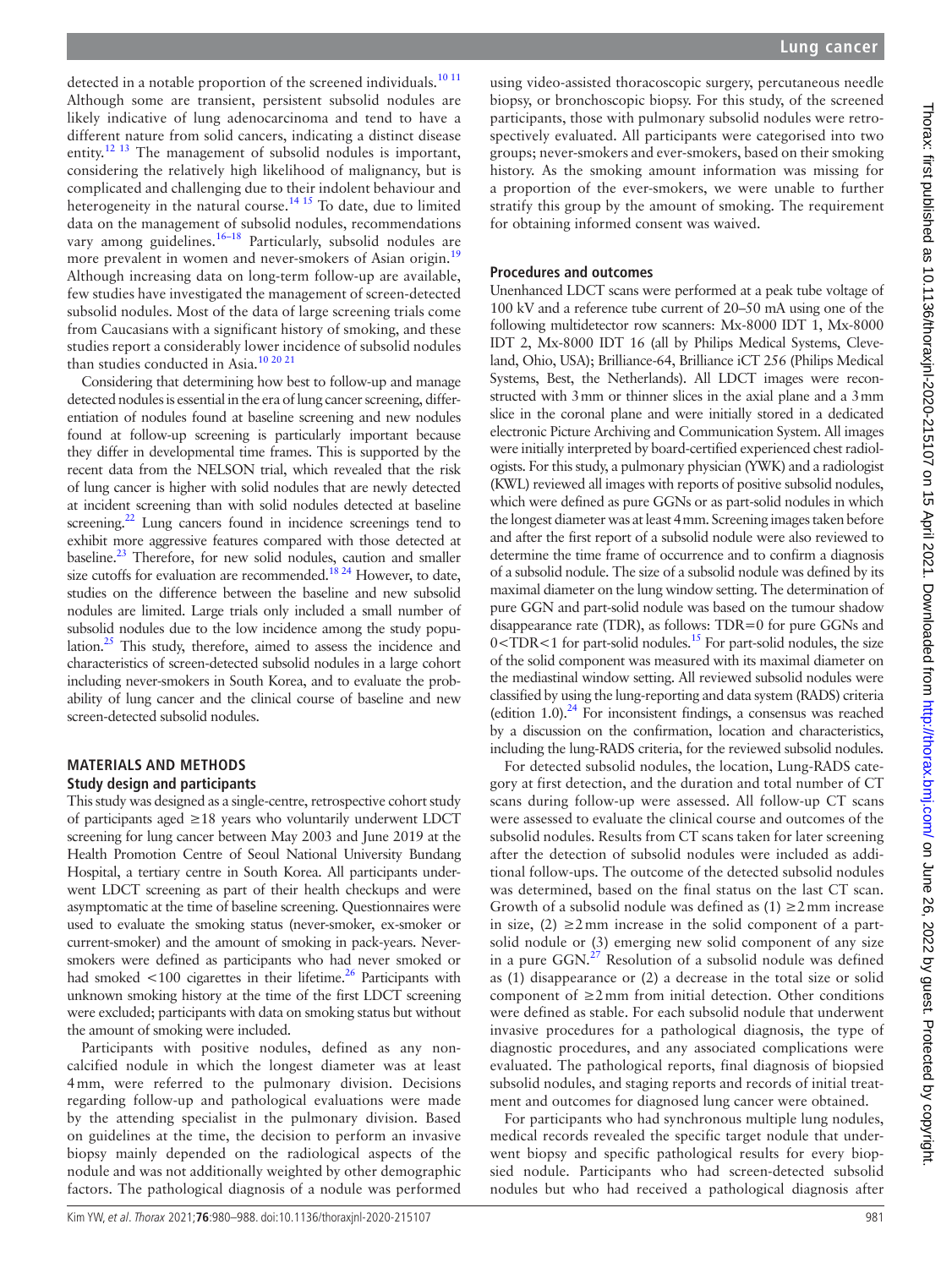the development of cancer-related symptoms were included for outcome analyses. The pathological classification and staging of lung cancer described in this study were based on the 2015 WHO Classification and the International Association for the Study of Lung Cancer and the American Joint Committee on Cancer Stage Classification of non-small-cell lung cancer, eighth edition.<sup>28-</sup>

#### **Statistical analysis**

Continuous data are presented as means and SD, whereas categorical data are presented as numbers and proportions (%). To compare clinical and radiological characteristics between groups, Student's t-test was used to analyse continuous variables and Pearson's  $\chi^2$  test or Fisher's exact test were used to analyse categorical variables. Estimation and comparison of the cumulative incidence of invasive biopsy and lung cancer diagnosis during the follow-up period were conducted by using the Cox proportional hazards regression model for clustered data with adjustments for potential factors and excluding variables that showed multicollinearity. Univariable and multivariable analyses for potential factors affecting the outcomes (diagnosis of lung cancer, growth and resolution) of screen-detected subsolid nodules were performed with the generalised estimating equations method regarding cases of multiple nodules from one participant. The models were adjusted for sex, age, smoking status and variables with p values less than 0.2 in univariable analyses with exclusion of variables that showed multicollinearity. No covariates included in the regression models had missing values. The 95% CIs were calculated; p values <0.05 were considered statistically significant. All analyses were performed using SAS, V.9.4 (SAS Institute) and STATA, V.16.0 (StataCorp).

#### **RESULTS**

#### **Participant characteristics**

[Figure](#page-2-0) 1 presents a flow chart of the study. During the study period, 54189 participants underwent LDCT for lung cancer screening. After excluding 4057 participants with unknown smoking history, 50132

participants (22631 never-smokers and 27501 ever-smokers) were analysed. The baseline characteristics of all participants are described in [online supplemental table 1](https://dx.doi.org/10.1136/thoraxjnl-2020-215107). Subsolid nodules were detected in 2426 (10.7%) never-smokers and 2119 (7.7%) ever-smokers (p<0.001), with the majority of subsolid nodules detected at baseline screening. Of the screened participants, 225 (0.4%) required invasive biopsy for diagnosis of the detected subsolid nodules, and 193 (0.4%) were diagnosed with lung cancer.

[Table](#page-3-0) 1 provides the baseline characteristics of participants with screen-detected subsolid nodules. Regardless of smoking status, over one-third of participants with screen-detected subsolid nodules were aged <50 years at baseline. Compared with ever-smokers, never-smokers with screen-detected subsolid nodules tended to be female  $(7.2\% \text{ vs } 67.7\%, \text{ p} < 0.001)$ , have subsolid nodules detected at the first screening (74.0% vs 84.1%,  $p<0.001$ ) and have a single subsolid nodule (71.7% vs 76.7%, p<0.001). The proportion of participants with screen-detected subsolid nodules requiring invasive biopsy for a pathological diagnosis, and those finally diagnosed with lung cancer, did not significantly differ between never-smokers and ever-smokers.

#### **Characteristics and clinical outcomes associated with screendetected subsolid nodules**

[Online supplemental table 2](https://dx.doi.org/10.1136/thoraxjnl-2020-215107) presents the characteristics and outcomes of 6725 (5,241 baseline and 1484 new) screen-detected subsolid nodules. Compared with baseline subsolid nodules, new subsolid nodules tended to present in male  $(57.2\% \text{ vs } 76.3\% \text{, } p < 0.001)$  and in ever-smokers (44.5% vs 61.3%, p<0.001), be part-solid (22.0% vs  $30.7\%$ ,  $p < 0.001$ ) and require additional follow-up (68.8% vs 88.3%, p<0.001). When evaluating subsolid nodules that underwent additional follow-up after first detection, baseline subsolid nodules had a lower rate of resolution (30.0% vs 78.9%p<0.001) and a higher growth rate  $(7.1\% \text{ vs } 2.5\%, \text{p} < 0.001)$  than new subsolid nodules. A higher rate of undergoing invasive biopsy (5.1% vs 1.8%,  $p < 0.001$ ) and lung cancer diagnosis (4.0% vs 1.1%,  $p < 0.001$ ) was observed for baseline subsolid nodules compared with new subsolid nodules. Subgroup analyses on the characteristics and clinical course



<span id="page-2-0"></span>**Figure 1** Flow diagram of the study population.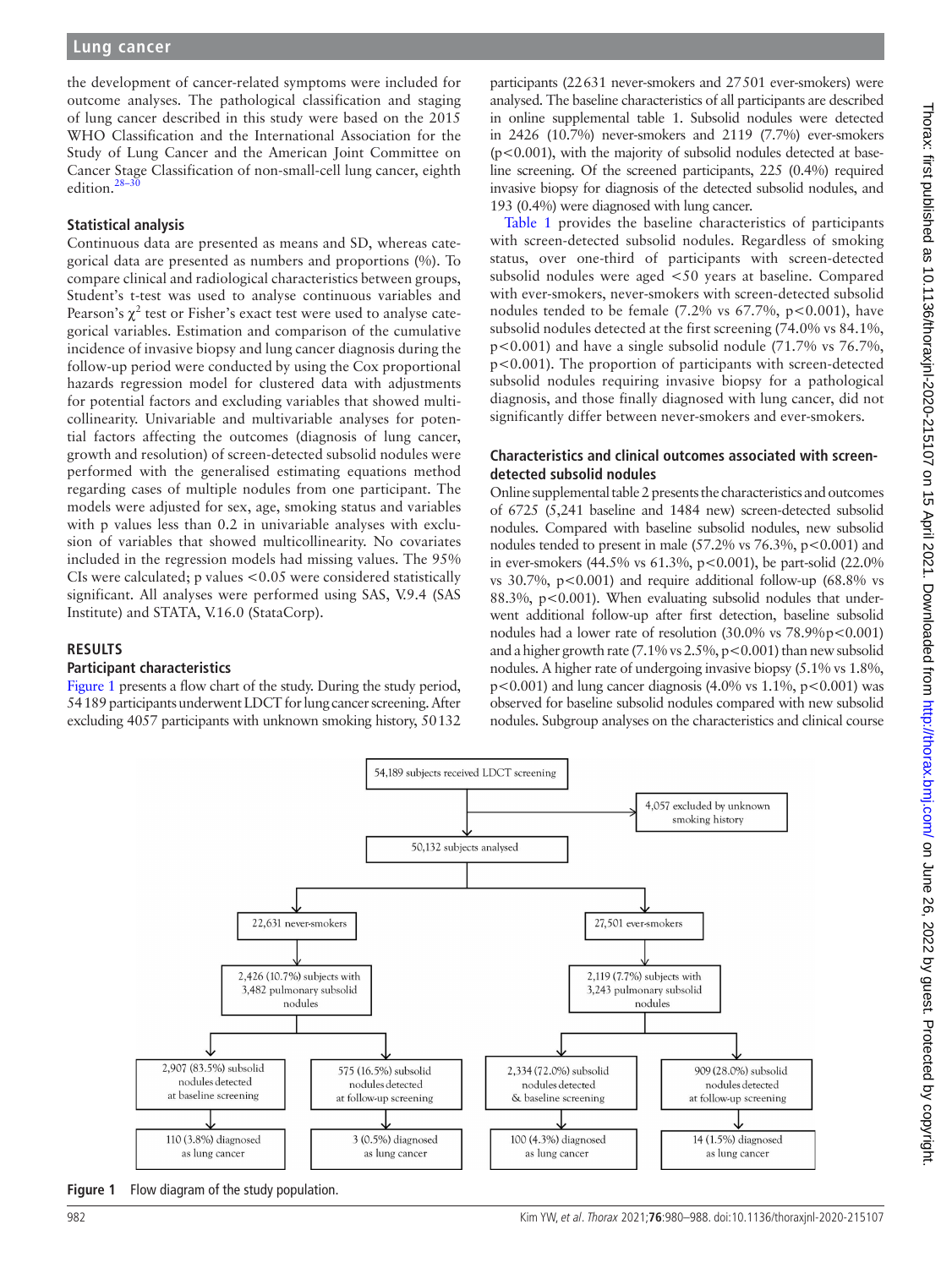<span id="page-3-0"></span>**Table 1** Characteristics of participants with positive subsolid nodules detected on low-dose chest CT screening

|                                                                                                                      | Total ( $n=4545$ ) | Never-smoker<br>$(n=2426)$ | Ever-smoker<br>$(n=2119)$ | P value* |
|----------------------------------------------------------------------------------------------------------------------|--------------------|----------------------------|---------------------------|----------|
| Age at first screening                                                                                               |                    |                            |                           | < 0.001  |
| <45 years                                                                                                            | 1154 (25.4)        | 506 (20.9)                 | 648 (30.6)                |          |
| 45-49 years                                                                                                          | 751 (16.5)         | 379 (15.6)                 | 372 (17.6)                |          |
| 50-54 years                                                                                                          | 796 (17.5)         | 413 (17.0)                 | 383 (18.1)                |          |
| 55-59 years                                                                                                          | 684 (15.0)         | 403 (16.6)                 | 281 (13.3)                |          |
| $60 - 64$ years                                                                                                      | 493 (10.8)         | 291 (12.0)                 | 202 (9.5)                 |          |
| 65-69 years                                                                                                          | 346 (7.6)          | 208 (8.6)                  | 138 (6.5)                 |          |
| 70-74 years                                                                                                          | 206 (4.5)          | 141 (5.8)                  | 65(3.1)                   |          |
| $\geq$ 75 years                                                                                                      | 115(2.5)           | 85(3.5)                    | 30(1.4)                   |          |
| Mean+SD                                                                                                              | $52.2 \pm 11.1$    | $53.8 + 11.2$              | $50.4 \pm 10.7$           |          |
| Sex, male, n (%)                                                                                                     | 2749 (60.5)        | 783 (32.3)                 | 1966 (92.8)               | < 0.001  |
| Subsolid nodule(s) detected at<br>first screening, n (%)                                                             | 3608 (79.4)        | 2040 (84.1)                | 1568 (74.0)               | < 0.001  |
| No subsolid nodule at first<br>screening but new subsolid<br>nodule(s) detected during<br>follow-up screening, n (%) | 937 (20.6)         | 386 (15.9)                 | 551 (26.0)                | < 0.001  |
| Participants with single subsolid<br>nodule, n (%)                                                                   | 3380 (74.4)        | 1860 (76.7)                | 1520 (71.7)               | < 0.001  |
| Participants with multiple<br>subsolid nodules. n (%)                                                                | 1165 (25.6)        | 566 (23.3)                 | 599 (28.3)                | < 0.001  |
| Underwent invasive biopsy of<br>subsolid nodule, n (%)t                                                              | 225 (5.0)          | 114(4.7)                   | 111(5.2)                  | 0.403    |
| Diagnosed as lung cancer,<br>n(% )                                                                                   | 193 (4.2)          | 98 (4.0)                   | 95 (4.5)                  | 0.459    |
| Diagnosed as other<br>malignancy, n (%)‡                                                                             | 1(0)               | 0(0)                       | 1(0)                      | 0.466    |
| Diagnosed as benign (false-<br>positive), n (%)                                                                      | 31(0.7)            | 16(0.7)                    | 15(0.7)                   | 0.843    |

\*The p value is based on the comparison between never-smokers and ever-smokers.

†Includes video-assisted thoracic surgery, percutaneous needle biopsy and bronchoscopic biopsy.

‡One patient was diagnosed with malignant lymphoma, after the resection of a subsolid nodule.

of the screen-detected pure GGNs and part-solid nodules are provided in tables [2 and 3,](#page-3-1) respectively. In general, differences in the baseline characteristics and clinical outcomes between baseline and new nodules were similar for pure GGNs and part-solid nodules.

[Figure](#page-4-0) 2 presents the cumulative hazards of invasive biopsy ([figure](#page-4-0) 2A) and lung cancer diagnosis ([figure](#page-4-0) 2B) after the first detection in baseline and new subsolid nodules. The median (IQR) follow-up time was 35.1 (6.8–71.3) months for baseline subsolid nodules and 35.1 (13.7–58.5) months for new subsolid nodules. Multivariate Cox regression model estimates revealed that, after adjusting for potential covariates, new subsolid nodules had a lower risk of undergoing a biopsy (HR 0.39, 95%CI 0.26 to 0.58) and lung cancer diagnosis (HR 0.31, 95%CI 0.19 to 0.51) than baseline subsolid nodules. The detailed results of the Cox proportional hazard models are provided in [online supple](https://dx.doi.org/10.1136/thoraxjnl-2020-215107)[mental table 3.](https://dx.doi.org/10.1136/thoraxjnl-2020-215107)

The diagnostic procedures and related complications and final pathological diagnosis of screen-detected subsolid nodules are provided in [table](#page-5-0) 4. Among 293 subsolid nodules requiring invasive biopsy, 227 (77.5%, 210 detected at baseline and 17 newly detected) were diagnosed as lung cancer. Compared with baseline subsolid nodules, new subsolid nodules tended to be diagnosed as benign  $(20.7\% \text{ vs } 37.0\%, \text{ p}=0.051)$  after invasive biopsy. The rates of atypical adenomatous hyperplasia (AAH, 58.2% vs 20.0%) or focal fibrosis (16.4% vs 0%) were higher for baseline subsolid nodules that were found to be false-positive after biopsy than those for the new subsolid nodules. The characteristics of lung cancer diagnosed from

<span id="page-3-1"></span>**Table 2** Characteristics and clinical course of pure GGNs detected at baseline screening and follow-up screening

|                                                                                                     | Total (n=5116)        | <b>Baseline pure</b><br>GGN (n=4088) | New pure<br>GGN (n=1028) | P value* |
|-----------------------------------------------------------------------------------------------------|-----------------------|--------------------------------------|--------------------------|----------|
| Nodule diameter at first<br>detection (mm), mean±SD                                                 | $6.1 \pm 2.1$         | $6.1 \pm 2.2$                        | $6.2 \pm 1.9$            | 0.113    |
| Sex of participants with<br>nodules (male), n (%)                                                   | 3039 (59.4)           | 2278 (55.7)                          | 761 (74.0)               | < 0.001  |
| Smoking status of<br>participants with nodules,<br>$n$ (%)                                          |                       |                                      |                          | < 0.001  |
| Never-smoker                                                                                        | 2731 (53.4)           | 2319 (56.7)                          | 412 (40.1)               |          |
| Ever-smoker                                                                                         | 2385 (46.6)           | 1769 (43.3)                          | 616 (59.9)               |          |
| Location, n (%)                                                                                     |                       |                                      |                          | < 0.001  |
| Right upper lobe                                                                                    | 1404 (27.4)           | 1137 (27.8)                          | 267 (26.0)               |          |
| Right middle lobe                                                                                   | 494 (9.7)             | 387 (9.5)                            | 107 (10.4)               |          |
| Right lower lobe                                                                                    | 1158 (22.6)           | 887 (21.7)                           | 271 (26.4)               |          |
| Left upper lobe                                                                                     | 1084 (21.2)           | 908 (22.2)                           | 176 (17.1)               |          |
| Left lower lobe                                                                                     | 976 (19.1)            | 769 (18.8)                           | 207 (20.1)               |          |
| Lung-RADS category at first<br>detection of nodule, n (%)                                           |                       |                                      |                          | 0.457    |
| 2                                                                                                   | 5082 (99.3)           | 4058 (99.3)                          | 1024 (99.6)              |          |
| 3                                                                                                   | 33 (0.6)              | 29 (0.7)                             | 4(0.4)                   |          |
| 4A                                                                                                  | $\overline{0}$        | $\overline{0}$                       | $\overline{0}$           |          |
| 4B                                                                                                  | $\mathbf{0}$          | $\mathbf{0}$                         | $\Omega$                 |          |
| 4X                                                                                                  | 1(0.0)                | 1(0.0)                               | 0(0)                     |          |
| Pure GGNs that received<br>additional follow-up<br>(including a later<br>screening), n (%)          | 3503 (68.5)           | 2614 (63.9)                          | 889 (86.5)               | < 0.001  |
| No of CT scans, including<br>the first LDCT, mean±SD                                                | $4.7 + 3.2$           | $4.2 + 3.1$                          | $5.9 + 3.0$              | < 0.001  |
| Duration from first<br>detection of nodule to<br>the last CT scan (months),<br>mean <sub>±</sub> SD | $46.6 \pm 39.7$       | $50.5 + 41.7$                        | $35.4 \pm 30.8$          | < 0.001  |
| Outcome of pure GGNs<br>after follow-up, n/N (%)                                                    |                       |                                      |                          |          |
| Resolution <sup>+</sup>                                                                             | 1,317/3,503<br>(37.6) | 655/2,614 (25.1)                     | 662/889 (74.5)           | < 0.001  |
| Completely disappeared                                                                              | 1,271/3,503<br>(36.3) | 632/2,614 (24.2)                     | 639/889 (71.9)           | < 0.001  |
| Decreased in size or solid<br>portion                                                               | 46/3,503 (1.3)        | 23/2,614 (0.9)                       | 23/889 (2.6)             | < 0.001  |
| Stable                                                                                              | 2,026/3,503<br>(57.8) | 1,819/2,614 (69.6)                   | 207/889 (23.3)           | < 0.001  |
| Growth‡                                                                                             | 160/3,503 (4.6)       | 140/2,614 (5.4)                      | 20/889 (2.2)             | < 0.001  |
| Pure GGNs that underwent<br>invasive biopsy, n (%)                                                  | 117(2.3)              | 104(2.5)                             | 13(1.3)                  | 0.014    |
| Diagnosed as lung cancer,<br>n (%)                                                                  | 76 (1.5)              | 67 (1.6)                             | 9(0.9)                   | 0.070    |
| Diagnosed as benign (false-<br>positive), n (%)                                                     | 41 (0.8)              | 37(0.9)                              | 4(0.4)                   | 0.097    |

\*The p value is based on the comparison between baseline and new nodules.

†Nodules that disappeared, or exhibited a decrease of ≥2mm in the total size or solid portion.

‡Nodules that exhibited an increase of ≥2mm in the total size or solid portion, or a new solid portion emerged. GGN, ground glass opacity nodule; LDCT, low-dose chest CT; RADS, reporting and data system.

screen-detected subsolid nodules are provided in [table](#page-5-1) 5. All but one subsolid nodules were preinvasive or invasive adenocarcinomas. The pathological classification and initial staging did not significantly differ between baseline and new subsolid nodules. [Online supplemental table 4](https://dx.doi.org/10.1136/thoraxjnl-2020-215107) shows the classification of diagnosed adenocarcinomas, based on the International Classification of Diseases for Oncology code, and the 2015 WHO classification of lung tumours.<sup>[31](#page-8-9)</sup>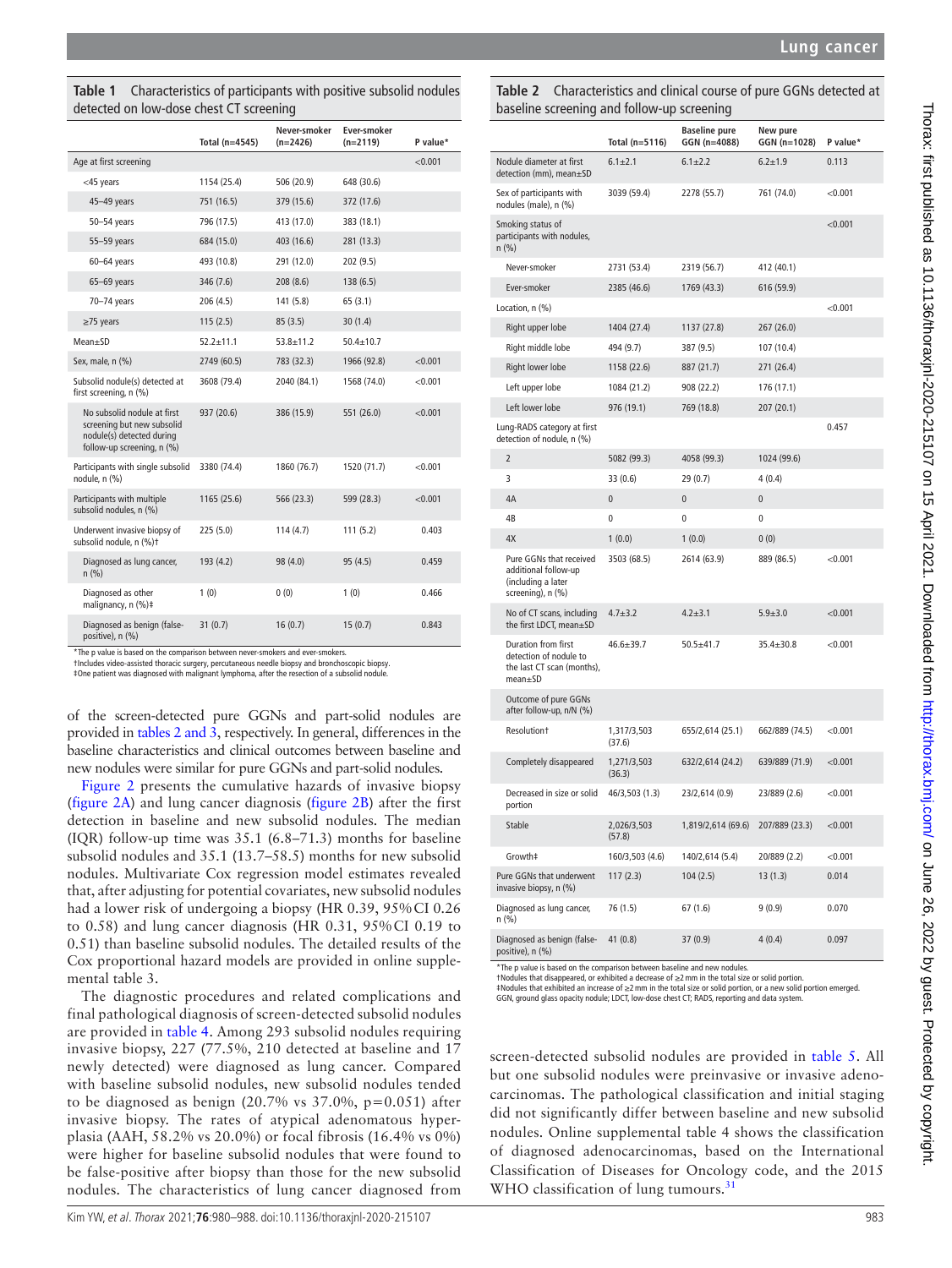|                                                                                                    | Total (n=1609)  | <b>Baseline part-</b><br>solid nodule<br>$(n=1153)$ | New part-solid<br>nodule (n=456) | P value* |
|----------------------------------------------------------------------------------------------------|-----------------|-----------------------------------------------------|----------------------------------|----------|
| Nodule diameter at first<br>detection (mm), mean±SD                                                | $9.3 + 5.2$     | $9.7 + 5.5$                                         | $8.4 + 4.4$                      | < 0.001  |
| Sex of participants with<br>nodules (male), n (%)                                                  | 1093 (67.9)     | 722 (62.6)                                          | 371 (81.4)                       | < 0.001  |
| Smoking status of<br>participants with nodules,<br>$n$ (%)                                         |                 |                                                     |                                  | < 0.001  |
| Never-smoker                                                                                       | 751 (46.7)      | 588 (51.0)                                          | 163 (35.7)                       |          |
| Ever-smoker                                                                                        | 858 (53.3)      | 565 (49.0)                                          | 293 (64.3)                       |          |
| Location, n (%)                                                                                    |                 |                                                     |                                  | 0.169    |
| Right upper lobe                                                                                   | 421 (26.2)      | 312 (27.1)                                          | 109 (23.9)                       |          |
| Right middle lobe                                                                                  | 152 (9.4)       | 104 (9.0)                                           | 48 (10.5)                        |          |
| Right lower lobe                                                                                   | 384 (23.9)      | 268 (23.2)                                          | 116 (25.4)                       |          |
| Left upper lobe                                                                                    | 360 (22.4)      | 270 (23.4)                                          | 90 (19.7)                        |          |
| Left lower lobe                                                                                    | 292 (18.1)      | 199 (17.3)                                          | 93 (20.4)                        |          |
| Lung-RADS category at first<br>detection of nodule, n (%)                                          |                 |                                                     |                                  | < 0.001  |
| $\overline{2}$                                                                                     | 125 (7.8)       | 125 (10.8)                                          | 0(0)                             |          |
| 3                                                                                                  | 890 (55.3)      | 786 (68.2)                                          | 104 (22.8)                       |          |
| 4A                                                                                                 | 405 (25.2)      | 164 (14.2)                                          | 241 (52.9)                       |          |
| 4B                                                                                                 | 182 (11.3)      | 71(6.2)                                             | 111 (24.3)                       |          |
| 4X                                                                                                 | 7(0.4)          | 7(0.6)                                              | 0(0)                             |          |
| Part-solid nodules that<br>underwent additional<br>follow-up (including later<br>screening), n (%) | 1415 (87.9)     | 993 (86.1)                                          | 422 (92.5)                       | < 0.001  |
| No of CT scans, including $4.4 \pm 2.7$<br>the first LDCT scan,<br>mean <sub>±</sub> SD            |                 | $3.7 \pm 2.3$                                       | $6.1 \pm 3.0$                    | < 0.001  |
| Duration from first<br>detection of a nodule<br>to the last CT scan<br>(months), mean $\pm$ SD     | $35.4 \pm 37.8$ | $35.3 \pm 38.6$                                     | $35.8 \pm 35.7$                  | 0.797    |
| Outcome of part-solid<br>nodules after follow-up,<br>$n/N$ (%)                                     |                 |                                                     |                                  |          |
| Resolution <sup>+</sup>                                                                            | 799/1415 (56.5) | 427/993 (43.0)                                      | 372/422 (88.2)                   | < 0.001  |
| Completely disappeared                                                                             | 758/1415 (53.6) | 405/993 (40.8)                                      | 353/422 (83.6)                   | < 0.001  |
| Decreased in size or<br>solid portion                                                              | 41/1415 (2.9)   | 22/993 (2.2)                                        | 19/422 (4.5)                     | 0.019    |
| Stable                                                                                             | 486/1415 (34.3) | 449/993 (45.2)                                      | 37/422 (8.8)                     | < 0.001  |
| Growth‡                                                                                            | 130/1,415 (9.2) | 117/993 (11.8)                                      | 13/422 (3.1)                     | < 0.001  |
| Part-solid nodules that<br>underwent invasive biopsy,<br>$n$ (%)                                   | 176 (10.9)      | 162 (14.1)                                          | 14(3.1)                          | < 0.001  |
| Diagnosed as lung cancer,<br>n (%)                                                                 | 151 (9.4)       | 143 (12.4)                                          | 8(1.8)                           | < 0.001  |
| Diagnosed as benign (false- 24 (1.5)<br>positive), n (%)                                           |                 | 18 (1.6)                                            | 6(1.3)                           | 0.714    |

**Table 3** Characteristics and the clinical course of part-solid nodules detected at baseline screening and follow-up screening

\*The p value is based on the comparison between baseline nodules and new nodules.

†Nodules that disappeared or exhibited a decrease of ≥2mm in total size or in the solid portion.

‡Nodules that exhibited an increase of ≥2mm in the total size or solid portion, or a new solid portion emerged. LDCT, low-dose chest CT; RADS, reporting and data system.

Of all participants with subsolid nodules, one with stage IIIC poorly differentiated carcinoma and three with stage IV adenocarcinoma were lost to follow-up due to patient refusal and later presented with advanced diseases. During the study period, eight patients experienced recurrence after surgical treatment. Two lung cancer-related deaths were reported (mean (SD) follow-up period from diagnosis of lung cancer to death: 28.7 (9.3) months).



<span id="page-4-0"></span>**Figure 2** Cumulative hazards of (A) invasive biopsy and (B) lung cancer diagnosis for the baseline and new subsolid nodules (total n=6725).

## **Analysis of risk factors associated with the outcomes of screen-detected subsolid nodules**

[Table](#page-6-0) 6 presents the results of univariable and multivariable analyses of potential risk factors associated with the clinical outcomes of screen-detected subsolid nodules. The multivariable analysis revealed that older age at detection (OR 1.03, 95% CI 1.02 to 1.05), larger initial diameter (OR 1.16, 95% CI 1.12 to 1.20) and initial presentation as a part-solid nodule (OR 4.45, 95% CI 3.06 to 6.46) were significantly associated with a higher probability of lung cancer diagnosis, and new detection at follow-up screening was significantly associated with a lower probability (OR 0.26 95% CI 0.14 to 0.49) of lung cancer diagnosis. New detection at follow-up screening was significantly associated with a lower probability of overall growth of a subsolid nodule (OR 0.39, 95% CI 0.26 to 0.59) and higher probability of resolution (OR 6.30, 95% CI 5.09 to 7.81).

## **DISCUSSION**

In this study, from a large hospital-based cohort of lung cancer screening in South Korea, we determined the occurrence of subsolid nodules, including pure GGNs and part-solid nodules at baseline and follow-up LDCT screening according to smoking status. Furthermore, we assessed the lung cancer probability and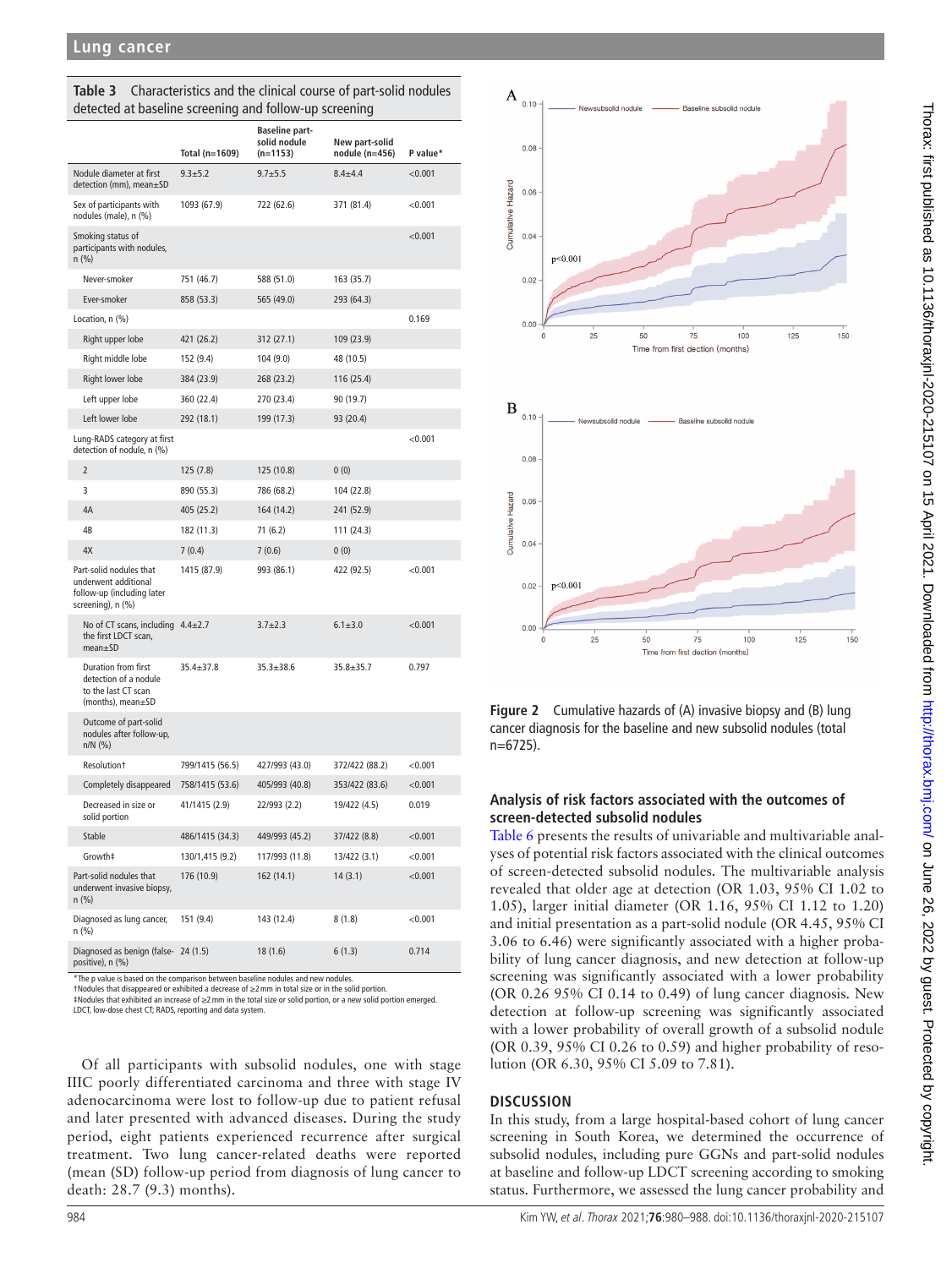## <span id="page-5-0"></span>**Table 4** Diagnostic procedures and related complications for subsolid nodules detected at baseline and follow-up screening

|                                                          | Total $(n=293)$ | <b>Baseline subsolid</b><br>nodule (n=266) | New subsolid<br>nodule $(n=27)$ | P value* |
|----------------------------------------------------------|-----------------|--------------------------------------------|---------------------------------|----------|
| Time of biopsy, n (%)                                    |                 |                                            |                                 | 0.793    |
| At first detection                                       | 49 (16.7)       | 44 (16.5)                                  | 5(18.5)                         |          |
| After follow-up                                          | 244 (83.3)      | 222 (83.5)                                 | 22 (81.5)                       |          |
| Time from first detection to<br>biopsy (months), mean±SD | $29.8 + 39.4$   | $30.1 \pm 39.7$                            | $26.7 + 37.1$                   | 0.651    |
| Type of initial biopsy for<br>diagnosis, n (%)           |                 |                                            |                                 | 0.267    |
| Video-assisted thoracic<br>surgery                       | 258 (88.1)      | 236 (88.7)                                 | 22 (81.5)                       |          |
| Percutaneous needle<br>biopsy                            | 30(10.2)        | 25(9.4)                                    | 5(18.5)                         |          |
| Bronchoscopy-guided<br>biopsy                            | 5(1.7)          | 5(1.9)                                     | 0(0)                            |          |
| Range of surgical resection,<br>n/N (%)t                 |                 |                                            |                                 | 0.249    |
| Lobectomy                                                | 146/276 (52.9)  | 136/252 (54.0)                             | 10/24 (41.7)                    |          |
| Segmentectomy or wedge<br>resection                      | 130/276 (47.1)  | 116/252 (46.0)                             | 14/24 (58.3)                    |          |
| Required rebiopsy for<br>insufficient diagnosis, n (%)   | 2(0.7)          | 2(0.8)                                     | 0(0)                            | 1.000    |
| Complications related to<br>invasive biopsy, n (%)       |                 |                                            |                                 |          |
| Pneumothorax requiring<br>pleurodesis                    | 23(7.8)         | 22(8.3)                                    | 1(3.7)                          |          |
| Postoperative pneumonia                                  | 3(1.0)          | 3(1.1)                                     | 0(0)                            |          |
| Bleeding requiring<br>additional intervention            | 2(0.7)          | 2(0.8)                                     | 0(0)                            |          |
| Pulmonary<br>thromboembolism                             | 1(0.3)          | 1(0.4)                                     | 0(0)                            |          |
| Vocal cord palsy                                         | 10.3            | 1(0.4)                                     | 0(0)                            |          |
| Chylothorax                                              | 7(2.4)          | 7(2.6)                                     | 0(0)                            |          |
| <b>Bronchial stenosis</b>                                | 1(0.3)          | 1(0.4)                                     | 0(0)                            |          |
| Persistent pleural effusion                              | 5(1.7)          | 5(1.9)                                     | 0(0)                            |          |
| Acute coronary syndrome<br>or stroke                     | 1(0.3)          | 0(0)                                       | 1(3.7)                          |          |
| Diagnosed as lung cancer,<br>n (%)                       | 227 (77.5)      | 210 (78.9)                                 | 17 (63.0)                       | 0.058    |
| Diagnosed as benign (false-<br>positive), n (%)          | 65 (22.2)       | 55 (20.7)                                  | 10 (37.0)                       | 0.051    |
| Pathological diagnosis of<br>benign nodule, n/N (%)      |                 |                                            |                                 | 0.009    |
| AAH                                                      | 34/65 (52.3)    | 32/55 (58.2)                               | 2/10(20.0)                      |          |
| <b>Focal fibrosis</b>                                    | 9/65(13.8)      | 9/55(16.4)                                 | 0/10(0)                         |          |
| Inflammatory nodule‡                                     | 17/65 (26.2)    | 11/55 (20.0)                               | 6/10(60.0)                      |          |
| Other benign condition§                                  | 5/65(7.7)       | 3/55(5.5)                                  | 2/10(20.0)                      |          |

\*The p value is based on the comparison between baseline and new nodules.

†All nodules resected for diagnosis or treatment underwent video-assisted thoracic surgery with the exception<br>of one case that converted to open thoracotomy during video-assisted thoracic surgery due to uncontrolled bleedi ‡Including chronic inflammation and infectious nodules.

§Including nodules related with cryptogenic organising pneumonia, vasculitis, IgG4 disease and placental transmogrification.

AAH, atypical adenomatous hyperplasia.

clinical outcomes, and provided information on the pathology and cancer stage of baseline and new screen-detected subsolid nodules. Inclusion of asymptomatic participants who voluntarily underwent LDCT screening enabled the evaluation of a large number of never-smokers and those of relatively younger age, and reflects the actual state of LDCT screening in Asia, where LDCT screening is widely applied to these populations. $9^{32}$  We found that the incidence of screen-detected subsolid nodules was significantly higher in never-smokers (10.7%) than in eversmokers (7.7%), and that the characteristics and outcomes of

#### <span id="page-5-1"></span>**Table 5** Characteristics of screen-detected subsolid nodules diagnosed as lung cancer

|                                                          | Total $(n=227)$ | Baseline subsolid New subsolid<br>nodule $(n=210)$ | nodule $(n=17)$ | P value* |
|----------------------------------------------------------|-----------------|----------------------------------------------------|-----------------|----------|
| Nodule type at first detection,<br>n(% )                 |                 |                                                    |                 | 0.077    |
| Pure GGN                                                 | 76 (33.5)       | 67 (31.9)                                          | 9(52.9)         |          |
| Part solid                                               | 151 (66.5)      | 143 (68.1)                                         | 8(47.1)         |          |
| Diameter at first detection (mm),<br>$mean + SD$         | $12.8 \pm 7.0$  | $12.3 \pm 6.8$                                     | $11.8 + 9.2$    | 0.665    |
| Histological classification, n (%)                       |                 |                                                    |                 | 0.680    |
| AIS                                                      | 31(13.7)        | 30(14.3)                                           | 1(5.9)          |          |
| <b>MIA</b>                                               | 59 (26.0)       | 53 (25.2)                                          | 6(35.3)         |          |
| Invasive adenocarcinoma                                  | 136 (59.9)      | 126 (60.0)                                         | 10 (58.8)       |          |
| Poorly differentiated NSCLC                              | 1(0.4)          | 1(0.5)                                             | 0(0)            |          |
| Stage at diagnosis, n (%)t                               |                 |                                                    |                 |          |
| 0‡                                                       | 31(13.7)        | 30(14.3)                                           | 1(5.9)          |          |
| IA                                                       | 175 (77.1)      | 160 (76.2)                                         | 15 (88.2)       |          |
| <b>IB</b>                                                | 12(5.3)         | 11(5.2)                                            | 1(5.9)          |          |
| <b>IIA</b>                                               | 2(0.9)          | 2(1.0)                                             | 0(0)            |          |
| IIB                                                      | 1(0.4)          | 1(0.5)                                             | 0(0)            |          |
| <b>IIIA</b>                                              | 1(0.4)          | 1(0.5)                                             | 0(0)            |          |
| IIIB                                                     | 0(0)            | 0(0)                                               | 0(0)            |          |
| <b>IIIC</b>                                              | 1(0.4)          | 1(0.5)                                             | 0(0)            |          |
| IV                                                       | 4(1.8)          | 4(1.9)                                             | 0(0)            |          |
| Time of biopsy, n (%)                                    |                 |                                                    |                 | 0.744    |
| At first detection                                       | 39 (17.2)       | 37 (17.6)                                          | 2(11.8)         |          |
| After follow-up                                          | 188 (82.8)      | 173 (82.4)                                         | 15 (88.2)       |          |
| Time from first detection to<br>biopsy (months), mean±SD | $30.8 + 39.9$   | $30.4 \pm 39.8$                                    | $36.0 + 42.9$   | 0.608    |

\*The p value is based on the comparison between baseline and new nodules.

†Multisynchronous GGNs were considered multiple primary tumours rather than lung-to-lung metastasis. ‡Nodules diagnosed as AIS.

AIS, adenocarcinoma in situ; GGN, ground glass opacity nodule; MIA, minimally invasive adenocarcinoma;NSCLC, non-small-cell lung cancer.

subsolid nodules differed between never-smokers and eversmokers. New subsolid nodules had a higher resolution rate (78.9% vs 30.0%), and lower rates of biopsy (1.8% vs 5.1%) and lung cancer diagnosis (1.1% vs 4.0%) than baseline subsolid nodules. After adjustments for other potential factors, new detection at follow-up screening remained a low risk factor for lung cancer diagnosis (OR 0.26, 95%CI 0.14 to 0.49) and growth (OR 0.39, 95%CI 0.26 to 0.59) and a high-risk factor for resolution (OR 6.30, 95%CI 5.09 to 7.81) compared with baseline detection. Our results indicate that a substantial subsolid nodule detection rate is expected in similar lung cancer screening settings in Asia, particularly among never-smokers. New subsolid nodules were associated with a lower probability of lung cancer and a higher probability of spontaneous resolution than baseline subsolid nodules. Unlike new solid nodules, more aggressive follow-up for new subsolid nodules is not warranted.

To date, several large lung cancer screening studies have reported the prevalence of subsolid nodules. However, to our knowledge, the International Early Lung Cancer Action Programme (I-ELCAP), and the NELSON trial are the only two large studies to publish separate data on the incidence of baseline and new subsolid nodules[.10 11 21 25](#page-7-5) According to the I-ELCAP data, 4.2% and 5.0% of the participants had at least one baseline-detected pure GGN and part-solid nodule, respectively. In addition, new pure GGNs and part-solid nodules were detected in 0.7% and 0.8% of annual repeat screenings, respectively. The NELSON trial reported that 3.3% of participants had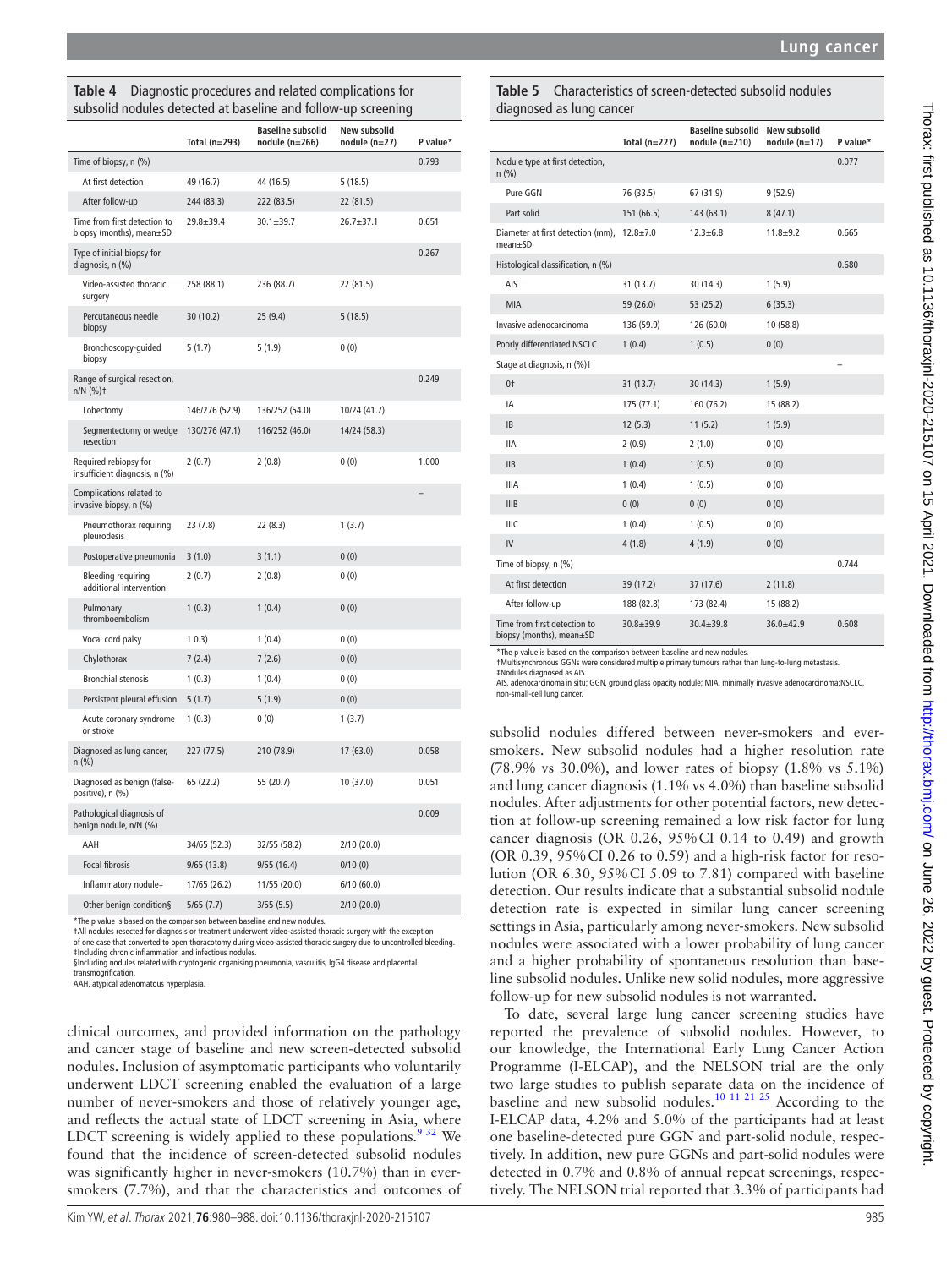<span id="page-6-0"></span>**Table 6** Univariable and multivariable analyses of characteristics to predict the clinical outcomes of screen-detected subsolid nodules (total n=6725)

|                         |                                 | Univariable analysis |         | <b>Multivariable analysis</b> |         |
|-------------------------|---------------------------------|----------------------|---------|-------------------------------|---------|
| <b>Clinical outcome</b> | Variable*                       | OR (95% CI)          | P value | OR (95% CI)                   | P value |
| Lung cancer diagnosis   | Detected at follow-up screening | 0.30 (0.17 to 0.52)  | < 0.001 | 0.26 (0.14 to 0.49)           | < 0.001 |
|                         | Sex (male)                      | 1.00 (0.74 to 1.35)  | 0.991   | 0.90 (0.58 to 1.40)           | 0.643   |
|                         | Age at detection                | 1.05 (1.04 to 1.06)  | < 0.001 | 1.03 (1.02 to 1.05)           | < 0.001 |
|                         | Smoking status (ever-smoker)    | 1.09 (0.81 to 1.46)  | 0.582   | 1.15 (0.75 to 1.77)           | 0.522   |
|                         | Initial diameter                | 1.23 (1.19 to 1.27)  | < 0.001 | 1.16 (1.12 to 1.20)           | < 0.001 |
|                         | Multiplicity                    | 0.72 (0.52 to 0.99)  | 0.040   | 1.24 (0.87 to 1.76)           | 0.236   |
|                         | Part-solid nodule (vs pure GGN) | 9.28 (6.60 to 13.04) | < 0.001 | 4.45 (3.06 to 6.46)           | < 0.001 |
| Growtht                 | Detected at follow-up screening | 0.35 (0.24 to 0.52)  | < 0.001 | 0.39 (0.26 to 0.59)           | < 0.001 |
|                         | Sex (male)                      | 0.91 (0.70 to 1.19)  | 0.503   | 0.96 (0.66 to 1.40)           | 0.835   |
|                         | Age at detection                | 1.04 (1.03 to 1.05)  | < 0.001 | 1.03 (1.02 to 1.04)           | < 0.001 |
|                         | Smoking status (ever-smoker)    | 0.95 (0.73 to 1.23)  | 0.682   | 0.95 (0.73 to 1.23)           | 0.498   |
|                         | Initial diameter                | 1.12 (1.09 to 1.15)  | < 0.001 | 1.08 (1.05 to 1.11)           | < 0.001 |
|                         | Multiplicity                    | 0.53 (0.40 to 0.71)  | < 0.001 | 0.66 (0.49 to 0.88)           | 0.005   |
|                         | Part-solid nodule (vs pure GGN) | 2.47 (1.92 to 3.19)  | < 0.001 | 1.76 (1.31 to 2.36)           | < 0.001 |
| Resolution#             | Detected at follow-up screening | 5.40 (3.89 to 7.50)  | < 0.001 | 6.30 (5.09 to 7.81)           | < 0.001 |
|                         | Sex (male)                      | 2.74 (2.33 to 3.22)  | < 0.001 | 1.89 (1.52 to 2.35)           | < 0.001 |
|                         | Age at detection                | 0.97 (0.96 to 0.98)  | < 0.001 | 0.98 (0.97 to 0.98)           | < 0.001 |
|                         | Smoking status (ever-smoker)    | 2.32 (2.01 to 2.69)  | < 0.001 | 1.34 (1.10 to 1.64)           | 0.004   |
|                         | Initial diameter                | 1.01 (0.99 to 1.03)  | 0.248   | 1.03 (1.01 to 1.05)           | 0.003   |
|                         | Multiplicity                    | 2.07 (1.68 to 2.54)  | < 0.001 | 2.57 (2.16 to 3.05)           | < 0.001 |
|                         | Part-solid nodule (vs pure GGN) | 1.17 (0.99 to 1.37)  | 0.059   | 1.55 (1.33 to 1.79)           | < 0.001 |

\*Age and initial diameter (in mm) were included as continuous variables, and sex, smoking status, detection at follow-up screening, multiplicity and nodule type were included as categorical variables.

†Exhibiting an increase of ≥2mm in the total size or solid portion, or emerging new solid portion. Regression analyses are based on nodules that received follow-up (n=4918).

‡Disappeared or exhibited a decrease of ≥2mm in the total size or in the solid portion. Regression analyses are based on nodules that received follow-up (n=4918).

GGN, ground glass opacity nodule.

subsolid nodules detected during the trial, and 0.7% of participants had new subsolid nodules detected during follow-up. The NLST, which is largest randomised lung cancer screening trial to date, indicated that at least one subsolid nodule was detected in 9.4% of participants during baseline and follow-up screening, but no distinction was made between baseline and new subsolid nodules.[33](#page-8-10) However, we must consider that previous large screening studies enrolled mainly Caucasian smokers. Since subsolid nodules are known to be more prevalent in women and never-smokers of Asian origin, different optimal management strategies might be needed for lung cancer screening in different clinical settings.<sup>[19 34](#page-8-0)</sup> In our study, which evaluated the largest number of screen-detected subsolid nodules and represented lung cancers to date, 9.1% participants had at least one subsolid nodule detected during the follow-up period, with 1.9% participants newly detected at follow-up screening. The detection rate was 10.7% among never-smokers, which was higher than the rate among ever-smokers and the rate reported in previous studies.[10 11 21 33](#page-7-5) Ever-smokers had a higher rate of detection of new, multiple, part-solid nodules that resolved spontaneously than did never-smokers. Results from our study indicate that more cautious and long-term follow-up is needed for screen-detected subsolid nodules in Asians, particularly in never-smokers.

According to current guidelines, the management of subsolid nodules is mainly based on nodule type, size and growth, and is not additionally weighted by smoking status or age. Limited information is available on the incidence and lung cancer probability of baseline and new subsolid nodules.<sup>[35](#page-8-11)</sup> Moreover, it remains unknown whether current screening guidelines are applicable in Asian populations, since the incidence and

race and regions. $^{21}$  $^{21}$  $^{21}$  Currently, in most guidelines, no differentiation is made between the management of baseline and new subsolid nodules.<sup>[16 18 36](#page-7-8)</sup> In lung-RADS, the management of subsolid nodules detected at baseline or follow-up is distinguished, recommending more aggressive follow-up or diagnostic evaluation for new subsolid nodules.[24](#page-8-6) In the I-ELCAP study, nearly 70% of new subsolid nodules resolved or decreased in size at follow-up, and 3.8% of new subsolid nodules (compared with 2.9% of baseline subsolid nodules) were finally diagnosed as lung cancer.<sup>10 11</sup> The NELSON trial reported a markedly lower incidence of screen-detected subsolid nodules and only three cases of lung cancer diagnosed from new subsolid nodules. Although similar trends were found in the high likelihood of resolution in new subsolid nodules, the probability of lung cancer in new subsolid nodules (6%) was relatively high.<sup>[21 25](#page-8-12)</sup> In our study, 30.0% of baseline subsolid nodules and 78.9% of new subsolid nodules among those underwent additional follow-up disappeared or decreased in size. Moreover, 7.1% of baseline subsolid nodules and 2.5% of new subsolid nodules exhibited growth. Overall, 210 (4.0%) baseline subsolid nodules and 17 (1.1%) new subsolid nodules were diagnosed as lung cancer. Compared with the I-ELCAP, the probability of baseline subsolid nodules being cancerous was higher, whereas the probability of new subsolid nodules being cancerous was lower. In contrast to the I-ELCAP and NELSON trial, our data showed a lower cancer probability of new subsolid nodules compared with baseline subsolid nodules.<sup>[10 11 22 25](#page-7-5)</sup> Our findings indicate that future guidelines can allow less aggressive follow-up for newly detected subsolid nodules, particularly in screening programmes for Asian population.

characteristics of subsolid nodules seem to differ according to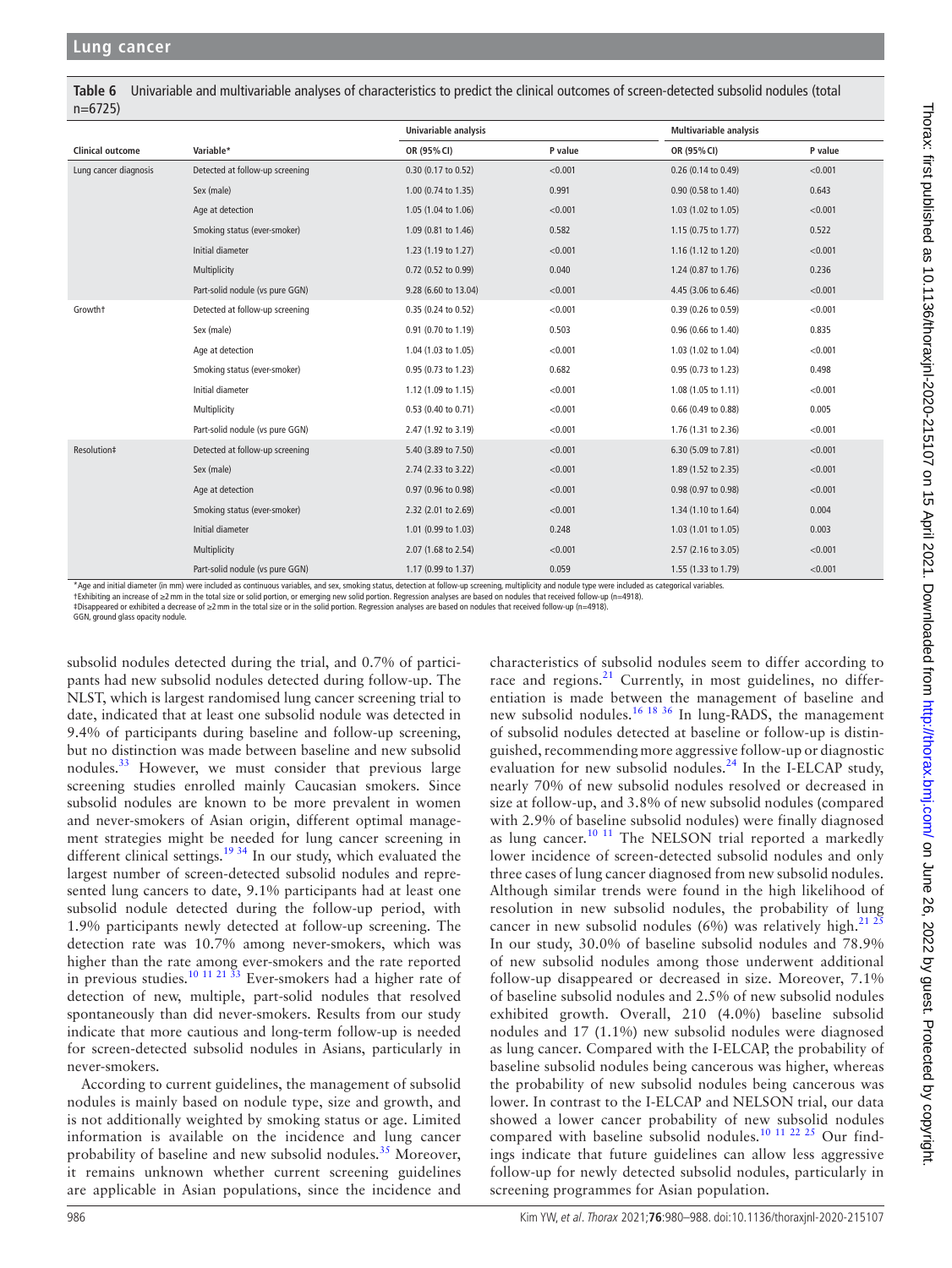In our study, all subsolid nodules, except one, diagnosed as lung cancer were adenocarcinomas. Over 95% of lung cancers were diagnosed as stage 0 or stage I, and 39.7% were diagnosed as preinvasive adenocarcinoma (adenocarcinoma in situ or minimally invasive adenocarcinoma). There was no significant difference in the stage, duration from first detection to diagnosis, and distribution of (pre)invasive adenocarcinomas between baseline and new subsolid nodules diagnosed as lung cancer. This indicates that, unlike new solid nodules that are considered to be rapid growing, $^{23}$  37 new subsolid nodules indicative of lung cancer have a less aggressive course and follow-up without shortening the screening intervals on these nodules would be reason-able.<sup>[10 38](#page-7-5)</sup> Nevertheless, the notable recurrence rate and number of patients lost to follow-up who later presented with advanced disease in our study underline the need for meticulous screening and awareness of possible lung cancer in patients with detected subsolid nodules.

Among subsolid nodules that were biopsied but turned out to be benign, 74.6% of subsolid nodules detected at baseline were AAH or focal fibrosis, whereas the majority (60.0%) of new subsolid nodules were inflammatory nodules. Along with a high probability of resolution, this indicates the mainly inflammatory nature of newly detected subsolid nodules.<sup>39 40</sup> This is also supported by the fact that new subsolid nodules were prevalent in ever-smokers, since smoking is well known to cause lung inflammation. Thus, for new subsolid nodules, the probability of transient inflammation or infectious conditions should be always considered. Based on our results, follow-up CT rather than direct pathological diagnosis may be a relevant strategy, even for category 4A or 4B new subsolid nodules classified according to the lung-RADS classification.

This study has several limitations. First, this was a retrospective study from a single centre, and the strategy for LDCT screening and follow-up was not strictly controlled. Therefore, follow-up intervals or durations for detected subsolid nodules were not constant. Moreover, it was impossible to fully assess potential factors that could have influenced the decision to perform biopsy and diagnosis, which leaves the potential for selection bias. However, the lack of prospective controlled screening studies and difficulty in conducting such studies including populations with a high prevalence of subsolid nodules, such as female never-smokers must be considered. Subsolid nodules generally require lengthy follow-up, and can change after a long time of stabilisation, making it difficult to control follow-up strategies.<sup>[41](#page-8-14)</sup> Second, due to the indolent course and long time needed for follow-up, not all subsolid nodules suspected of malignancy were biopsied. Some suspicious but stable subsolid nodules are regularly followed up. Therefore, the number and proportion of diagnosed lung cancer among screen-detected subsolid nodules may have been underestimated. Third, we could not evaluate racial differences in the incidence and outcomes of screendetected subsolid nodules because all participants were Korean, far-east Asian. For ever-smokers, information on the level of smoking and duration of smoking cessation was not available for a number of participants, making further subgroup analyses impossible. Fourth, no adjustment for multiple comparisons were made for the analyses in our study, thus providing weak control for possible multiple testing problems.

The main strength of our study is the large sample size of a hospital cohort. Our study provides unique and relevant data acquired from the real-world setting of an asymptomatic Asian population that underwent LDCT screening at a tertiary medical centre. The results not only offer insight into the cancer probability or outcomes of screen-detected subsolid nodules, but

In conclusion, LDCT screening resulted in a considerable detection rate of subsolid nodules that needed further follow-up and evaluation. For never-smokers, more cautious and longterm follow-up is needed. New subsolid nodules had a lower probability of lung cancer and a higher probability for spontaneous resolution than baseline subsolid nodules, indicating their inflammatory nature. Therefore, less aggressive follow-up may be allowed for new subsolid nodules, particularly in screening programmes for Asian populations.

**Funding** This study was supported by the Seoul National University Bundang Hospital (grant number 06–2019–356).

**Competing interests** None declared.

**Patient consent for publication** Not required.

**Ethics approval** The study design was approved by the Institutional Review Board of Seoul National University Bundang Hospital (IRB no: B-1911-576-004).

**Provenance and peer review** Not commissioned; externally peer reviewed.

**Data availability statement** Data are available on reasonable request.

**Open access** This is an open access article distributed in accordance with the Creative Commons Attribution Non Commercial (CC BY-NC 4.0) license, which permits others to distribute, remix, adapt, build upon this work non-commercially, and license their derivative works on different terms, provided the original work is properly cited, appropriate credit is given, any changes made indicated, and the use is non-commercial. See: [http://creativecommons.org/licenses/by-nc/4.0/.](http://creativecommons.org/licenses/by-nc/4.0/)

#### **ORCID iDs**

Yeon Wook Kim<http://orcid.org/0000-0001-8333-4812> Choon-Taek Lee<http://orcid.org/0000-0001-8030-3332>

#### **REFERENCES**

- <span id="page-7-0"></span>1 National Lung Screening Trial Research Team, Aberle DR, Adams AM, et al. Reduced lung-cancer mortality with low-dose computed tomographic screening. [N Engl J Med](http://dx.doi.org/10.1056/NEJMoa1102873) 2011;365:395–409.
- 2 de Koning HJ, van der Aalst CM, de Jong PA, et al. Reduced lung-cancer mortality with volume CT screening in a randomized trial. [N Engl J Med](http://dx.doi.org/10.1056/NEJMoa1911793) 2020;382:503-13.
- <span id="page-7-1"></span>Moyer VA US. Preventive services Task force. screening for lung cancer: U. S. Preventive Services Task Force recommendation statement. Ann Intern Med 2014;160:330–8.
- <span id="page-7-2"></span>4 Wang Y, Midthun DE, Wampfler JA, et al. Trends in the proportion of patients with lung cancer meeting screening criteria. [JAMA](http://dx.doi.org/10.1001/jama.2015.413) 2015;313:853–5.
- 5 Luo Y-H, Luo L, Wampfler JA, et al. 5-Year overall survival in patients with lung cancer eligible or ineligible for screening according to US preventive services Task force criteria: a prospective, observational cohort study. [Lancet Oncol](http://dx.doi.org/10.1016/S1470-2045(19)30329-8) 2019;20:1098-108.
- <span id="page-7-3"></span>Yano T, Miura N, Takenaka T, et al. Never-Smoking nonsmall cell lung cancer as a separate entity: clinicopathologic features and survival. [Cancer](http://dx.doi.org/10.1002/cncr.23679) 2008;113:1012-8.
- 7 Thun MJ, Hannan LM, Adams-Campbell LL, et al. Lung cancer occurrence in never-smokers: an analysis of 13 cohorts and 22 cancer registry studies. [PLoS Med](http://dx.doi.org/10.1371/journal.pmed.0050185) 2008;5:e185.
- <span id="page-7-4"></span>8 Zhao S-J, Wu N. Early detection of lung cancer: low-dose computed tomography screening in China. *[Thorac Cancer](http://dx.doi.org/10.1111/1759-7714.12253)* 2015:6:385-9.
- <span id="page-7-10"></span>Triphuridet N, Henschke C. Landscape on CT screening for lung cancer in Asia. Lung [Cancer](http://dx.doi.org/10.2147/LCTT.S192643) 2019;10:107–24.
- <span id="page-7-5"></span>10 Yankelevitz DF, Yip R, Smith JP, et al. Ct screening for lung cancer: Nonsolid nodules in baseline and annual repeat rounds. [Radiology](http://dx.doi.org/10.1148/radiol.2015142554) 2015;277:555–64.
- 11 Henschke CI, Yip R, Smith JP, et al. Ct screening for lung cancer: Part-Solid nodules in baseline and annual repeat rounds. [AJR Am J Roentgenol](http://dx.doi.org/10.2214/AJR.16.16043) 2016;207:1176–84.
- <span id="page-7-6"></span>12 Lee C-T. What do we know about ground-glass opacity nodules in the lung? Transl [Lung Cancer Res](http://dx.doi.org/10.3978/j.issn.2218-6751.2015.04.05) 2015;4:656–9.
- 13 McWilliams A, Tammemagi MC, Mayo JR, et al. Probability of cancer in pulmonary nodules detected on first screening CT. [N Engl J Med](http://dx.doi.org/10.1056/NEJMoa1214726) 2013;369:910-9.
- <span id="page-7-7"></span>14 Kobayashi Y, Fukui T, Ito S, et al. How long should small lung lesions of ground-glass opacity be followed? [J Thorac Oncol](http://dx.doi.org/10.1097/JTO.0b013e31827e2435) 2013;8:309-14.
- <span id="page-7-9"></span>15 Cho J, Kim ES, Kim SJ, et al. Long-Term follow-up of small pulmonary Ground-Glass nodules stable for 3 years: implications of the proper follow-up period and risk factors for subsequent growth. [J Thorac Oncol](http://dx.doi.org/10.1016/j.jtho.2016.05.026) 2016;11:1453-9.
- <span id="page-7-8"></span>16 MacMahon H, Naidich DP, Goo JM, et al. Guidelines for management of incidental pulmonary nodules detected on CT images: from the Fleischner Society 2017. [Radiology](http://dx.doi.org/10.1148/radiol.2017161659) 2017;284:228–43.
- 17 National Comprehensive Cancer Network. NCCN Guildelines. version 1.2020, 2019https:. Available: [www.nccn.org/professionals/physician\\_gls/pdf/lung\\_screening/](www.nccn.org/professionals/physician_gls/pdf/lung_screening/pdf) [pdf](www.nccn.org/professionals/physician_gls/pdf/lung_screening/pdf)